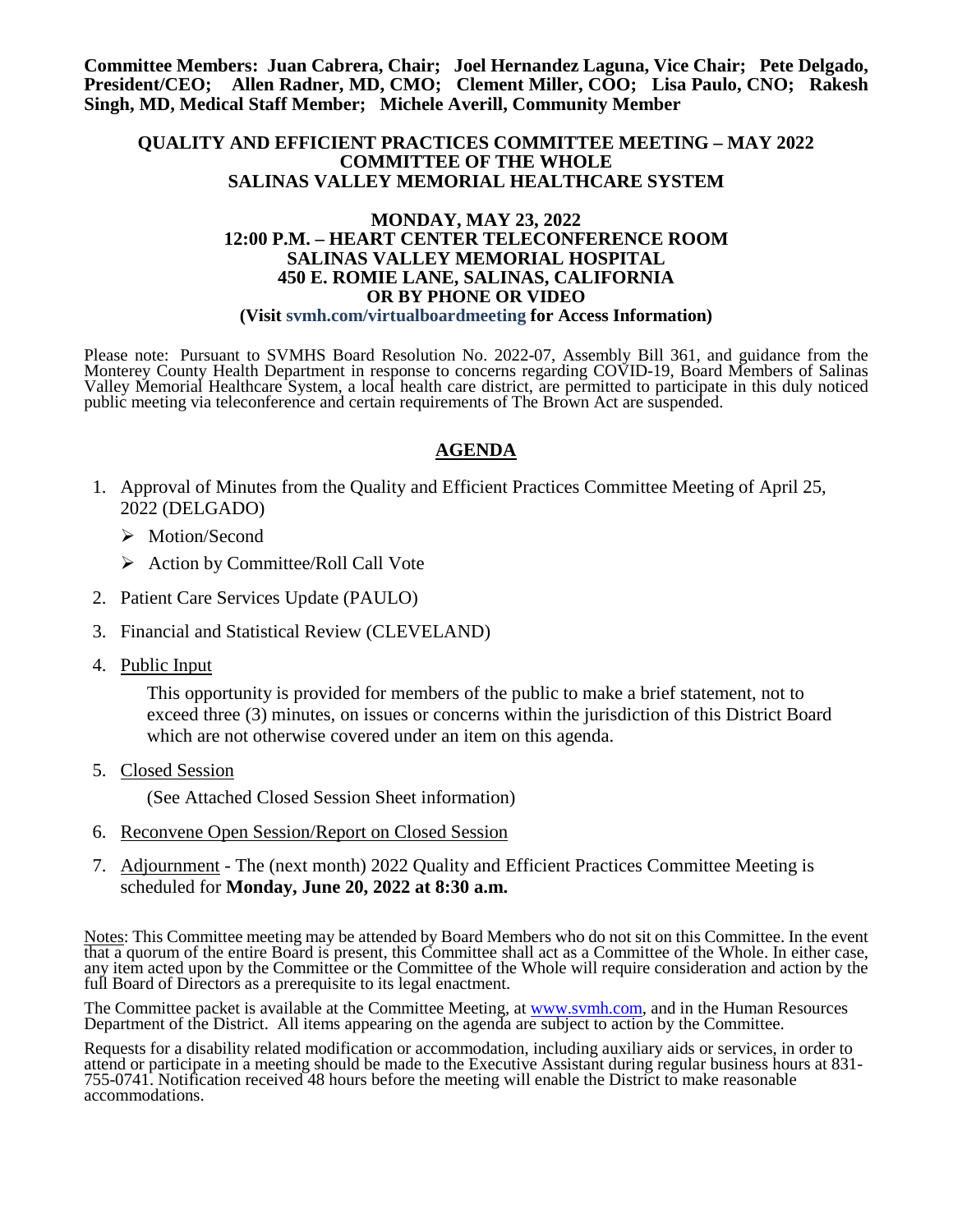### **QUALITY AND EFFICIENT PRACTICES COMMITTEE MEETING OF THE BOARD OF DIRECTORS – COMMITTEE OF THE WHOLE**

#### **AGENDA FOR CLOSED SESSION**

Pursuant to California Government Code Section 54954.2 and 54954.5, the board agenda may describe closed session agenda items as provided below. No legislative body or elected official shall be in violation of Section 54954.2 or 54956 if the closed session items are described in substantial compliance with Section 54954.5 of the Government Code.

### **CLOSED SESSION AGENDA ITEMS**

#### **[ ] LICENSE/PERMIT DETERMINATION**

(Government Code §54956.7)

**Applicant(s)**: (Specify number of applicants)

# **[ ] CONFERENCE WITH REAL PROPERTY NEGOTIATORS**

(Government Code §54956.8)

**Property:** (Specify street address, or if no street address, the parcel number or other unique reference, of the real property under negotiation):

**Agency negotiator:** (Specify names of negotiators attending the closed session): **Negotiating parties**: (Specify name of party (not agent):

**Under negotiation:** (Specify whether instruction to negotiator will concern price, terms of payment, or both):

## **[ ] CONFERENCE WITH LEGAL COUNSEL-EXISTING LITIGATION**

(Government Code §54956.9(d)(1))

**Name of case:** (Specify by reference to claimant's name, names of parties, case or claim numbers): , or

**Case name unspecified:** (Specify whether disclosure would jeopardize service of process or existing settlement negotiations):

### **[ ] CONFERENCE WITH LEGAL COUNSEL-ANTICIPATED LITIGATION**

(Government Code §54956.9)

Significant exposure to litigation pursuant to Section  $54956.9(d)(2)$  or (3) (Number of potential cases):

Additional information required pursuant to Section 54956.9(e):

Initiation of litigation pursuant to Section 54956.9(d)(4) (Number of potential cases):

### **[ ] LIABILITY CLAIMS**

(Government Code §54956.95)

**Claimant:** (Specify name unless unspecified pursuant to Section 54961): **Agency claimed against**: (Specify name):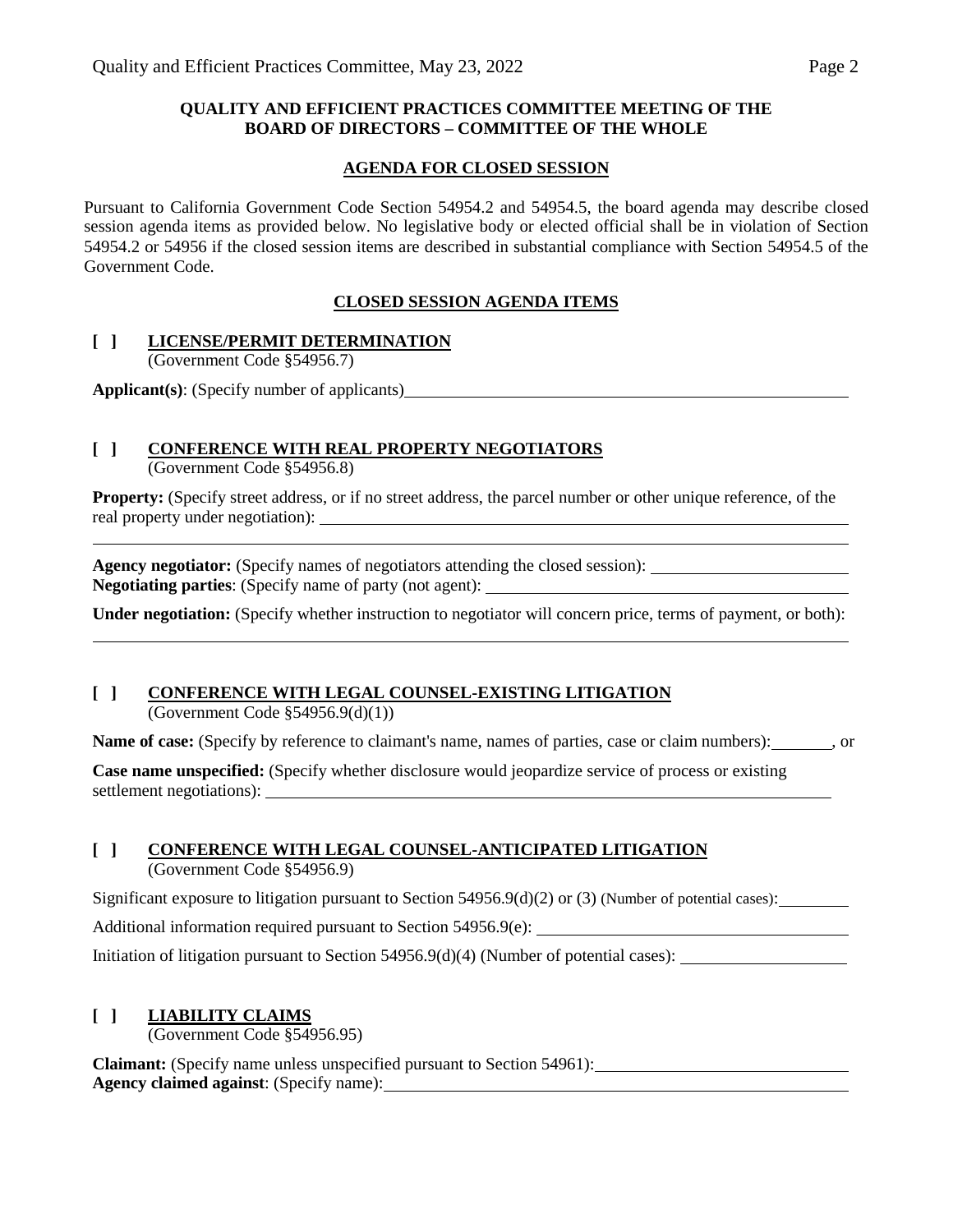#### **[ ] THREAT TO PUBLIC SERVICES OR FACILITIES** (Government Code §54957)

**Consultation with**: (Specify name of law enforcement agency and title of officer):

#### **[ ] PUBLIC EMPLOYEE APPOINTMENT**

(Government Code §54957)

**Title**: (Specify description of position to be filled):

### **[ ] PUBLIC EMPLOYMENT**

(Government Code §54957)

**Title**: (Specify description of position to be filled):

### **[ ] PUBLIC EMPLOYEE PERFORMANCE EVALUATION**

(Government Code §54957)

**Title**: (Specify position title of employee being reviewed):

### **[ ] PUBLIC EMPLOYEE DISCIPLINE/DISMISSAL/RELEASE**

(Government Code §54957)

(No additional information is required in connection with a closed session to consider discipline, dismissal, or release of a public employee. Discipline includes potential reduction of compensation.)

# **[ ] CONFERENCE WITH LABOR NEGOTIATOR**

(Government Code §54957.6)

**Agency designated representative:** (Specify name of designated representatives attending the closed session):

, or

**Employee organization**: (Specify name of organization representing employee or employees in question):

**Unrepresented employee**: (Specify position title of unrepresented employee who is the subject of the negotiations):

# **[ ] CASE REVIEW/PLANNING**

 $\overline{a}$ 

(Government Code §54957.8)

(No additional information is required to consider case review or planning.)

### **[ ] REPORT INVOLVING TRADE SECRET**

(Government Code §37606 & Health and Safety Code § 32106)

Discussion will concern: (Specify whether discussion will concern proposed new service, program, or facility):

**Estimated date of public disclosure**: (Specify month and year):